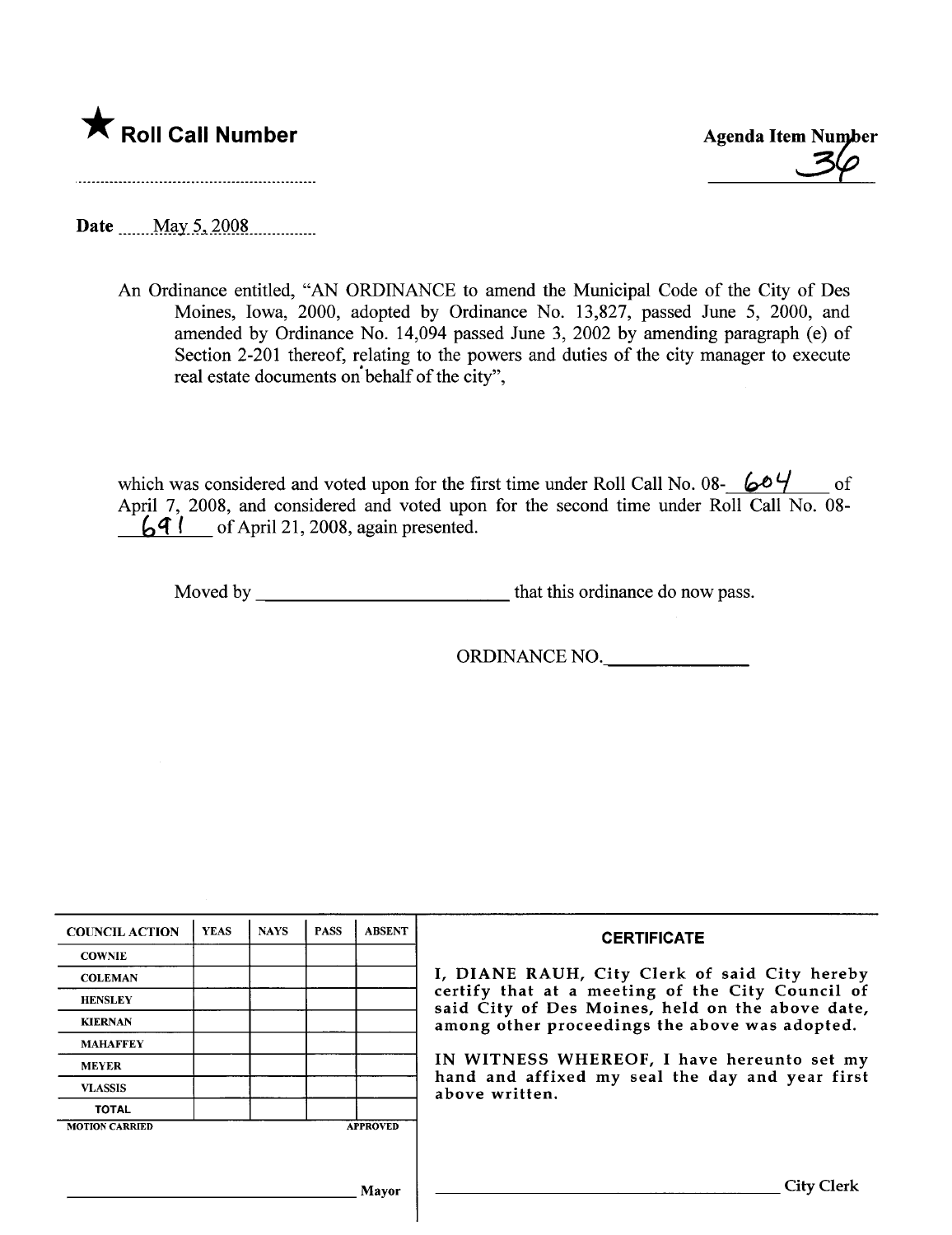|                    | <b>Council</b>                                     | Date                             | April 7, 2008                                                                                                         |  |
|--------------------|----------------------------------------------------|----------------------------------|-----------------------------------------------------------------------------------------------------------------------|--|
| CITY OF DES MOINES | <b>Communication</b><br>Office of the City Manager | Agenda Item No.<br>Roll Call No. | 51<br>IMI<br><u>08-</u> $($<br>Communication No. 08-199<br>Submitted by: Jeb E. Brewer, P.E.,<br><b>City Engineer</b> |  |

 $1dQ$ 

## AGENDA HEADING:

An ordinance to amend the Municipal Code of the City of Des Moines, Iowa, relating to the powers and duties of the City Manager.

### SYNOPSIS:

**Contract Contract** 

Approval to amend the Municipal Code of the City of Des Moines, Iowa, relating to the powers and duties of the City Manager. Section 2-201 (formerly Section 2-32) of the Municipal Code of the City of Des Moines addresses the powers and duties of the City Manager, including the authority of the City Manager or his or her designee to execute right of entry agreements, access agreements, and certain types of easements.

This amendment will allow the City Manager or his or her designee to process temporary property interests in the form of short-term leases of City property, which leases wil generate revenue for the City, require tenants to maintain the property in good repair, and allow for early termination if the leased property becomes necessary for municipal purposes during the lease term. All initial and renewal lease agreements with a term of three years or more, such as the recently approved lease of the former Science Center property, will still require City Council approval. This amendment will also alow the City Manager or his or her designee to process routine property interests that are conveyed at no cost, as a condition of plat of sureys, site plans or other development proposals. Acquisition of property for public improvement projects, urban renewal or any other project will still require City Council approval.

# FISCAL IMPACT: NONE

## ADDITIONAL INFORMATION:

Section 2-201 (formerly Section 2-32) of the Municipal Code of the City of Des Moines addresses the powers and duties of the City Manager, including the authority of the City Manager or his or her designee to execute right of entry agreements, access agreements, and certain types of easements.

Recent changes to this ordinance were made on February 3, 1997, by Roll Call No. 97-402; June 23, 1997, by Roll Call No. 97-2230; and most recently on June 3, 2002, by Roll Call No. 02-1417. These previous amendments authorized the City Manager to include among his or her powers and duties the following: (1) Execute access and right-of-entry agreements, for and on behalf of the City, granting others access to specified City property for the purose of conducting sureys, soil testing, or the like; (2) Execute access, temporary easements for construction and temporary backslope and property adjustment easements, and right-of-entry agreements, for and on behalf of the City; (3) Execute real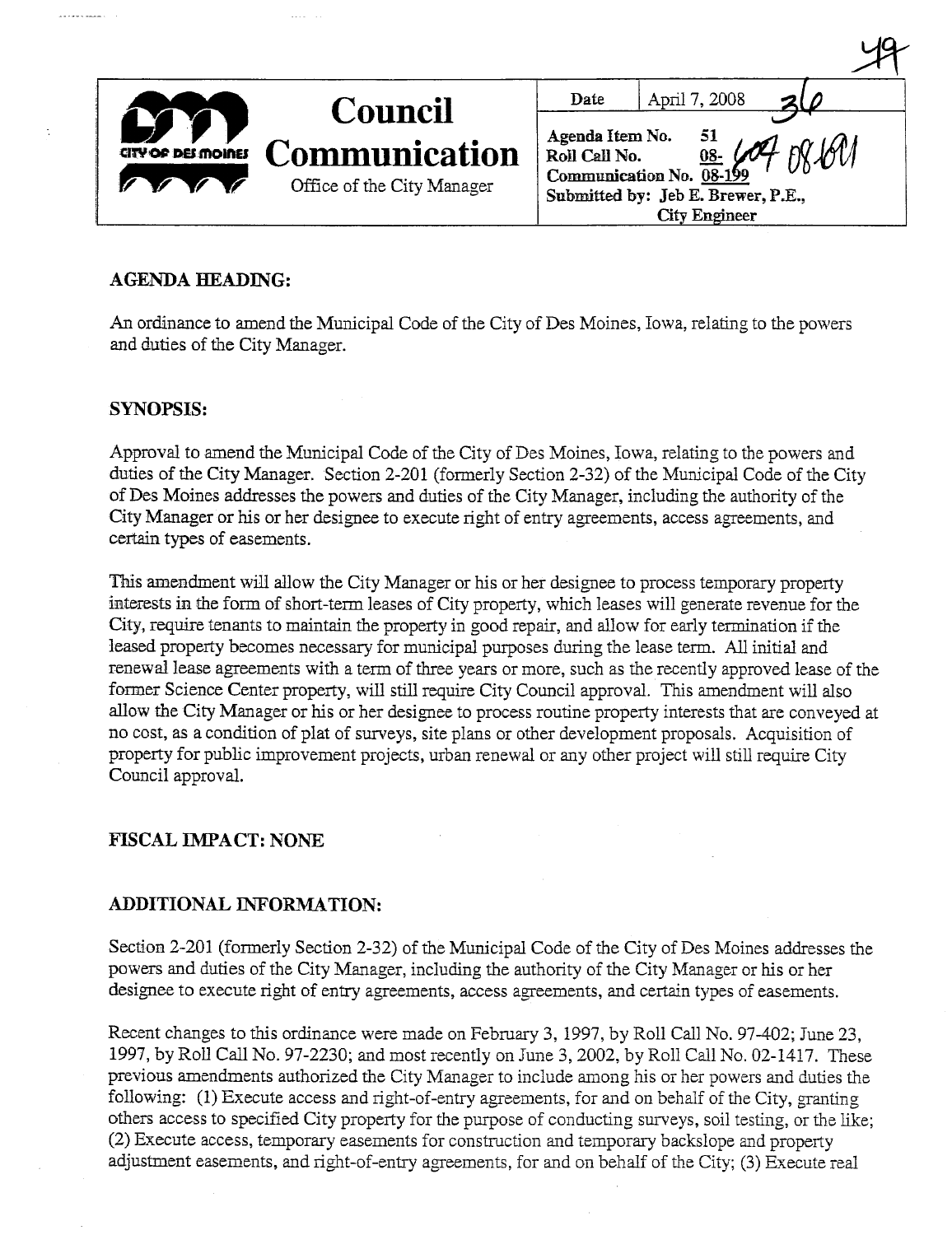22

estate documents releasing tenant's interests or involving temporary property interests, including maintain vacancy agreements and rental agreements, that are in support of construction or public improvements projects: and (4) Make application and execute licenses, easements, or agreements for grants to the City of crossing rights on railroad right-of-way, pursuant to Iowa Code requirements, for and on behalf of the City, to secure access for City personnel or City contractors or consultants to private and other public property, provided that the compensation paid by the City for such access does not exceed \$10,000 and is subject to review and approval of the Legal Department.

The currently proposed amendment to Code Section 2-201 authorizes the City Manager or his or her designee to execute the following real estate documents in addition to the previously approved powers and duties: (1) Documents involving initial and renewal lease agreements for terms of less than thee years for the lease of city-owned property that is not needed for municipal purposes during the lease term, and (2) Acceptance of any deed, easement, covenant or other interest in the real estate conveyed to the city, at no cost, as a condition of receiving the city approval of any plat of survey, site plan or other development proposal.

The first revision will allow the City Manager or his or her designee to process temporary property interests in the form of short-term leases of City property, which leases will generate revenue for the City, require tenants to maintain the property in good repair, and allow for early termination if the leased property becomes necessary for municipal purposes during the lease term. All initial and renewal lease agreements with a term of thee years or more, such as the recently approved lease of the former Science Center property, will still require City Council approval. This will allow for greater efficiencies in processing these types of short-term temporary property interests, resulting in improved service to the public, and will provide for an opportunity to generate more potential income as leases can be approved faster.

The second revision will allow the City Manager or his or her designee to process routine property interests that are conveyed at no cost, as a condition of plat of sureys, site plans, or other development proposals such as new subdivision requirements. Acquisition of property for public improvement projects, urban renewal or any other project will still require City Council approval. The proposed change will allow for greater efficiencies in processing these types of property interests resulting in improved service to the public and developers would be able to start work on their projects faster.

## PREVIOUS COUNCIL ACTION(S):

Date: June 3, 2002

Roll Call Number: 02-1417

Action: Amending Chapter 2 of the Municipal Code relating to the powers and duties of the City Manager regarding execution of certain real estate documents, (amended to add section (f)). Moved by Hensley that this ordinance do now pass, #14,094. Motion Carried 7-0.

Date: June 23, 1997

Roll Call Number: 97-2230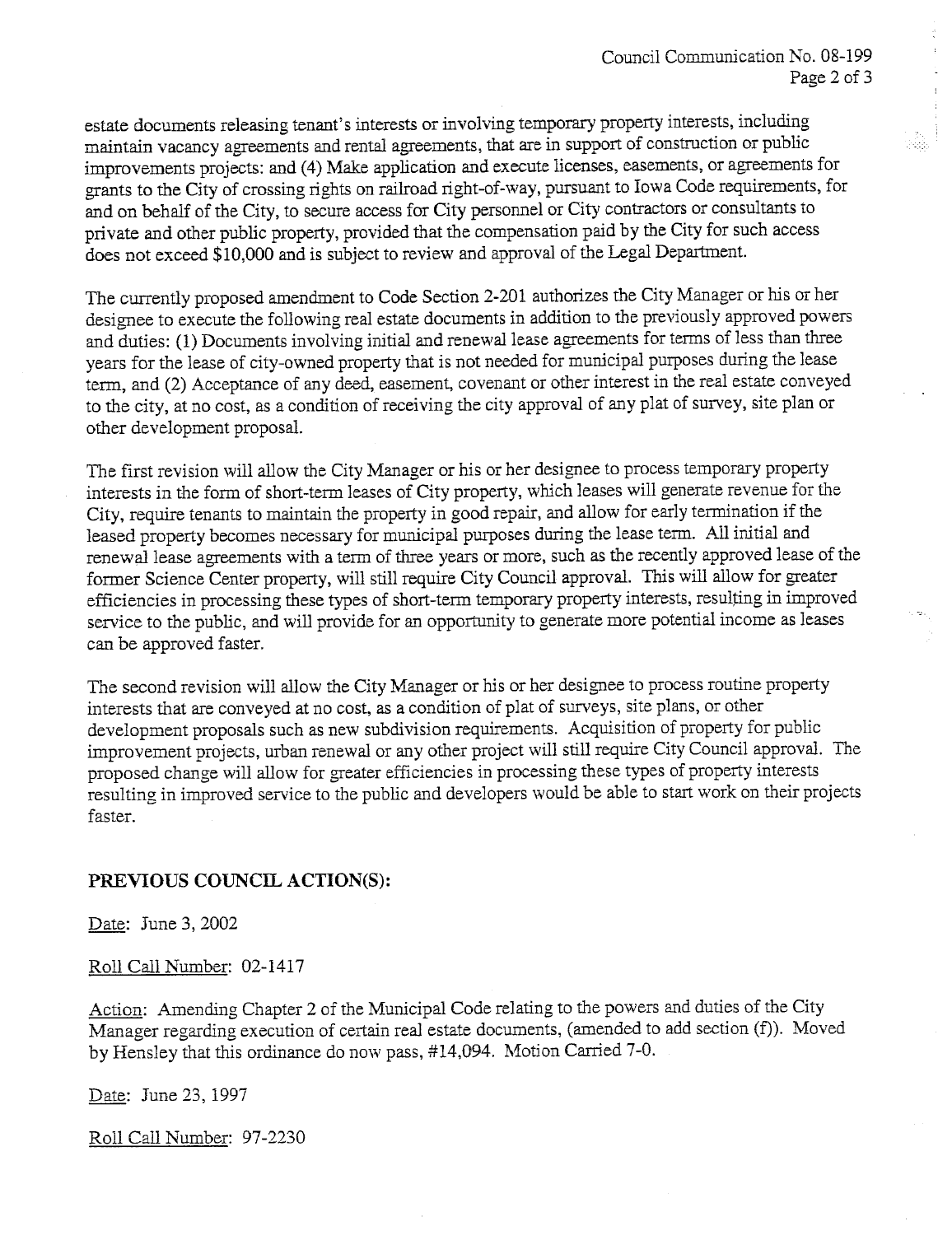Action: Amending Chapter 2 of the Municipal Code regarding duties of the City Manager, to execute temporary easements and temporary backslope and property adjustment easements, to secure access to private property or property owned by governmental entities-- compensation not to exceed \$1,000. Moved by Flagg that this ordinance do now pass, #13,500. Motion Carried 6-1.

Date: February 3, 1997

الولايا المتعامل ولادي

Roll Call Number: 97-402

Action: Amending Chapter 2 of the Municipal Code regarding powers and duties of the City Manager - right of entry and access agreements. Moved by Vlassis that this ordinance do now pass,  $\#13,423$ . Motion Carried 7-0.

### BOARD/COMMSSION ACTION(S): NONE

### ANTICIPATED ACTIONS AND FUTURE COMMITMENTS: NONE

For more information on this and other agenda items, please call the City Clerk's Office at 515-283-4209 or visit the Clerk's Office on the second floor of City Hall, 400 Robert D. Ray Drive. Council agendas are available to the public at the City Clerk's Office on Thursday afternoon preceding Monday's Council meeting. Citizens can also request to receive meeting notices and agendas by email by calling the Clerk's Office or sending their request via email to cityclerk@dmgov.org.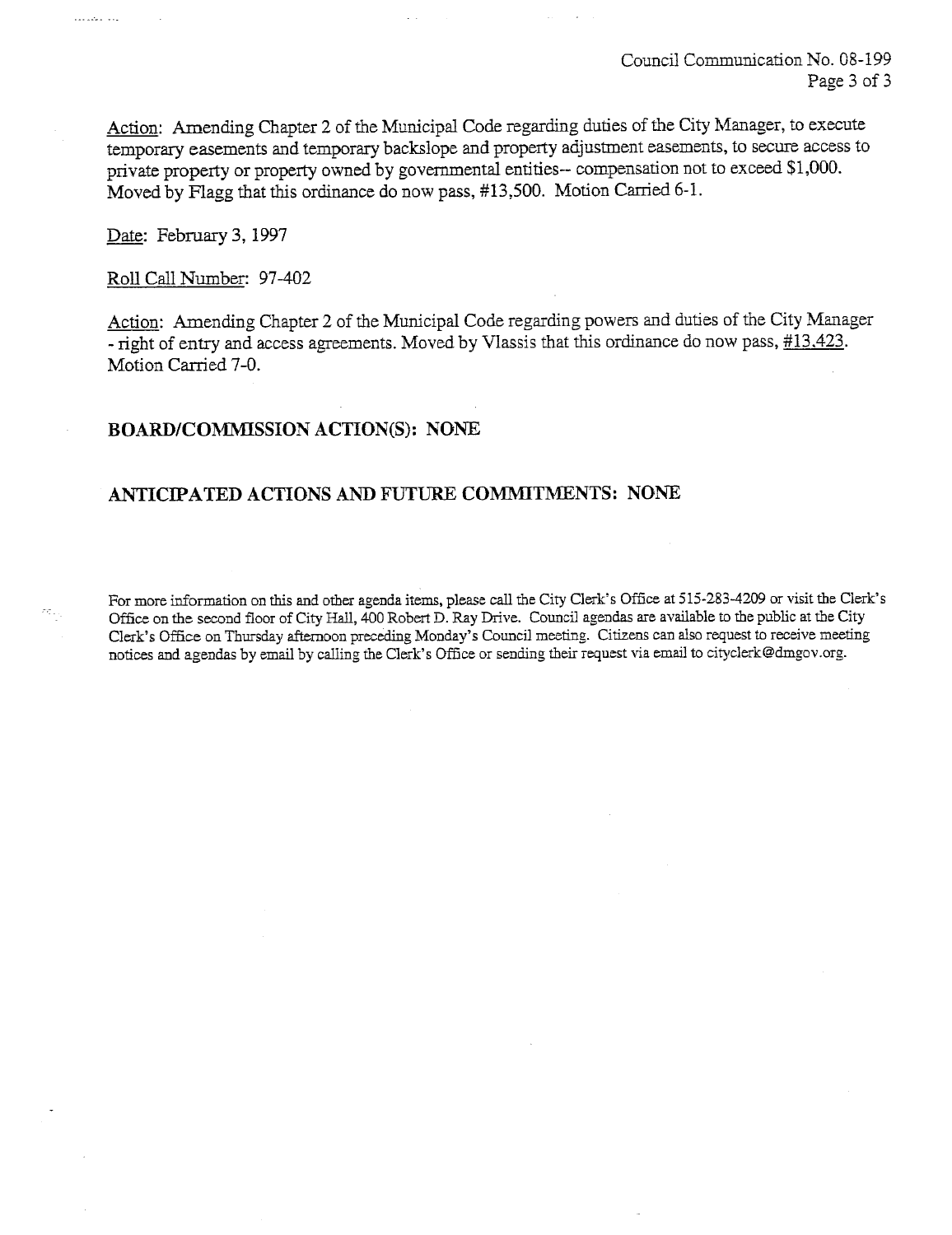ORDINANCE NO.



AN ORDINANCE to amend the Municipal Code of the City of Des Moines, Iowa, 2000, adopted by Ordinance No. 13,827, passed June 5, 2000, and amended by Ordinance No. 14,094 passed June 3, 2002 by amending paragraph (e) of Section 2-201 thereof, relating to the powers and duties of the city manager to execute real estate documents on behalf of the city.

Be It Ordained by the City Council of the City of Des Moines, Iowa:

Section 1. That the Municipal Code of the City of Des Moines, Iowa, 2000, adopted by Ordinance No. 13,827, passed June 5, 2000, and amended by Ordinance No. 14,094 passed June 3, 2002 is hereby amended by amending paragraph (e) of Section 2-201 relating to the powers and duties of the city manager to execute real estate documents on behalf of the city, as follows:

#### Sec. 2-201. Powers and duties.

(e) The city manager or his or her designee may, in his or her discretion, execute the following types of real estate  $documents<sub>τ</sub>$  for and on behalf of the city, provided that such documents have been reviewed and approved by the legal department:<br>(1) Documents releasing tenant's interests, (1) Documents releasing tenant's interests, or involving other temporary property interests, including maintain vacancy agreements and rental agreements, for and on behalf of the city, in support of the construction, demolition, repair or replacement of public improvements, provided that the compensation paid by the city under such real estate documents for such releases of interest does not exceed \$10,000.00; and provided that such documents shall be subject to review and approval by the legal department. (2) Documents involving initial and renewal lease agreements for terms of less than three (3) years for the lease of city-owned property that is not needed for municipal purposes during the lease term; and

(3) Acceptance of any deed, easement, covenant, or other interest in real estate conveyed to the city